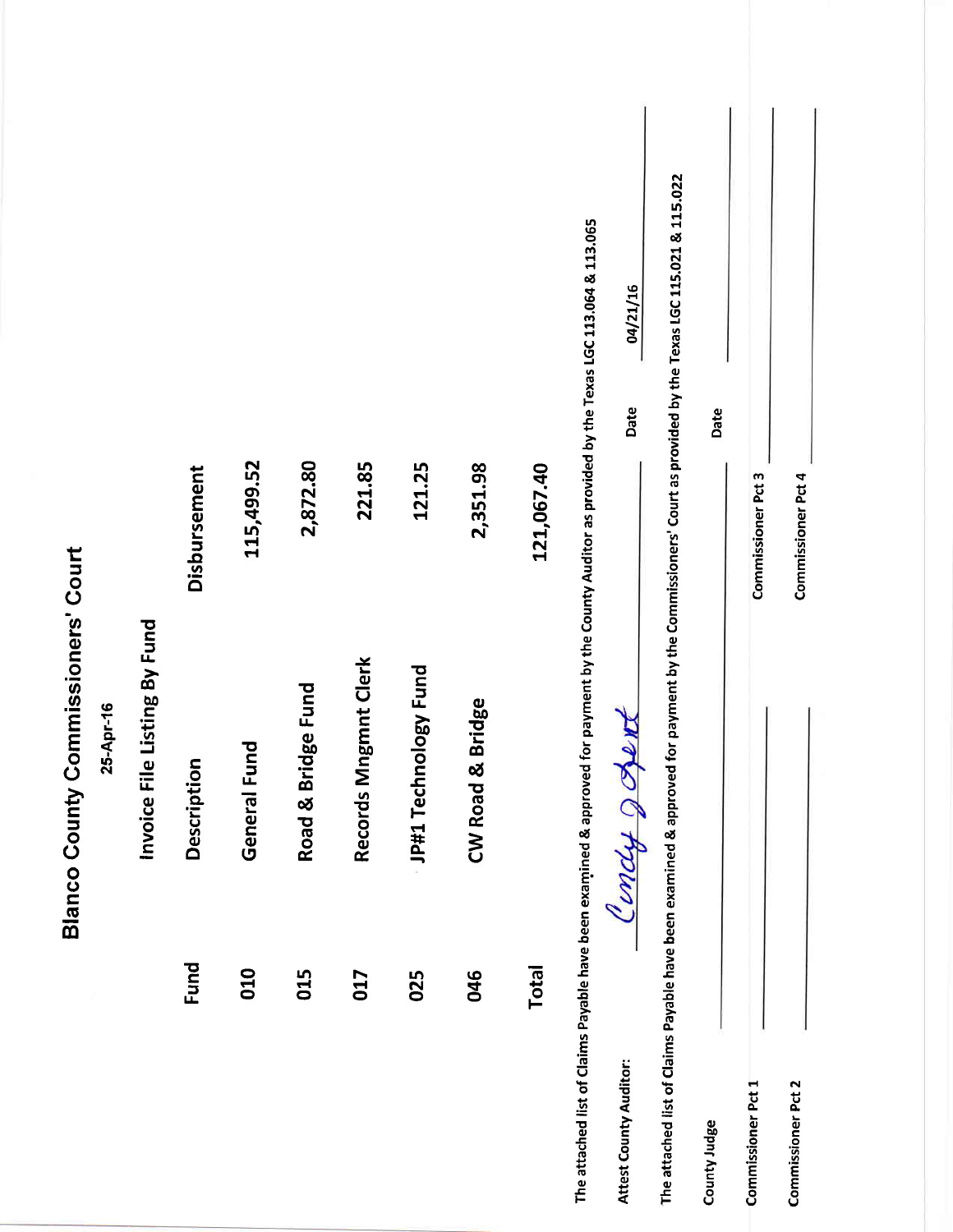|                                |            | -------------------------------------        |                     |
|--------------------------------|------------|----------------------------------------------|---------------------|
| NAME-OF-VENDOR<br>DEPARTMENT   |            |                                              |                     |
|                                | INVOICE-NO | DESCRIPTION-OF-INVOICE                       | <b>AMOUNT</b>       |
| ALAN GARRETT                   |            |                                              |                     |
| DISTRICT JUDGE                 | 58160      | JUVENILE BOARD COMP                          |                     |
| VENDOR TOTAL                   |            |                                              | 100.00<br>100.00    |
| AQUA TREATMENT SERVICES        |            |                                              |                     |
| <b>COURTHOUSE EXPENSES</b>     | 58163      | INV#4857                                     |                     |
| <b>VENDOR TOTAL</b>            |            |                                              | 110.00<br>110.00    |
| AUTO CHLOR SERVICES, LLC       |            |                                              |                     |
| COUNTY SHERIFF                 | 58094      | UTILITIES ALL                                |                     |
| <b>VENDOR TOTAL</b>            |            |                                              | 251.25<br>251.25    |
| BLANCO HYDRO GAS CO.           |            |                                              |                     |
| RECYCLING COORDINATOR          | 58165      | ACCT#2411 PCT 4                              |                     |
| <b>VENDOR TOTAL</b>            |            |                                              | 25.20<br>25.20      |
| BLANCO NATIONAL BANK           |            |                                              |                     |
| TAX ASSESSOR/COLLECTOR         | 58166      | DEPOSIT SLIPS                                |                     |
| VENDOR TOTAL                   |            |                                              | 80.48<br>80.48      |
| BLANCO REGIONAL CLINIC P.A.    |            |                                              |                     |
| INDIGENT HEALTH CARE           | 58112      | PATIENT #WEEEZR0001                          |                     |
| <b>VENDOR TOTAL</b>            |            |                                              | 33.27<br>33.27      |
| BURNET COUNTY TREASURER        |            |                                              |                     |
| DISTRICT JUDGE                 | 58109      | MARCH 2016 DISTRICT JUDGES                   |                     |
| JUDICIAL EXPENSES              | 58110      | <b>MARCH 2016</b>                            | 3,770.07            |
| DISTRICT ATTORNEY              | 58111      | MARCH 2016 DISTRICT ATTORNEY                 | 413.61              |
| GENERAL FUND REVENUES          | 58196      | DRUG FEES ENDING 3-31-2016                   | 12, 155.34          |
| VENDOR TOTAL                   |            |                                              | 478.01<br>16,817.03 |
| BUSINESS CENTER PRINT & OS     |            |                                              |                     |
| JUSTICE OF THE PEACE PCT #1    | 58168      |                                              |                     |
| <b>COURTHOUSE EXPENSES</b>     | 58169      | INV#118976 JP1<br>INV#118981                 | 78.99               |
| VENDOR TOTAL                   |            |                                              | 189.95<br>268.94    |
| CANON FINANCIAL SERVICES, INC. |            |                                              |                     |
| <b>COURTHOUSE EXPENSES</b>     | 58137      |                                              |                     |
| COURTHOUSE EXPENSES            | 58138      | INV #15996345 TAC                            | 47.72               |
| <b>COURTHOUSE EXPENSES</b>     | 58139      | INV #15996346 CO CLERK                       | 108.99              |
| <b>COURTHOUSE EXPENSES</b>     | 58140      | INV #15996347 EXTENSION<br>INV #15996348 LEC | 47.73               |
| <b>COURTHOUSE EXPENSES</b>     | 58141      | INV #15996349 JP 1                           | 142.35              |
| <b>COURTHOUSE EXPENSES</b>     | 58142      | INV #15996350 CO CLERK                       | 47.73               |
| <b>COURTHOUSE EXPENSES</b>     | 58143      | INV #15996351 LEC                            | 14.68               |
| <b>COURTHOUSE EXPENSES</b>     | 58144      | INV #15996352 DIST CLERK                     | 56.65               |
| <b>COURTHOUSE EXPENSES</b>     | 58145      | INV #15996353 JP 4                           | 142.35              |
| <b>COURTHOUSE EXPENSES</b>     | 58146      | INV #15996354 LEC                            | 47.73<br>47.73      |
| <b>VENDOR TOTAL</b>            |            |                                              | 703.66              |
| CHRIS WIEMERS                  |            |                                              |                     |
| COUNTY EXTENSION AGENCY        | 58171      | <b>REIMBURSEMENTS</b>                        | 1,195.32            |
| <b>VENDOR TOTAL</b>            |            |                                              | 1,195.32            |
| COMMUNITY RADIOLOGY ASSOC., PA |            |                                              |                     |
|                                |            |                                              |                     |
| INDIGENT HEALTH CARE           | 58147      | PATIENT #1290886CRA                          | 24.32               |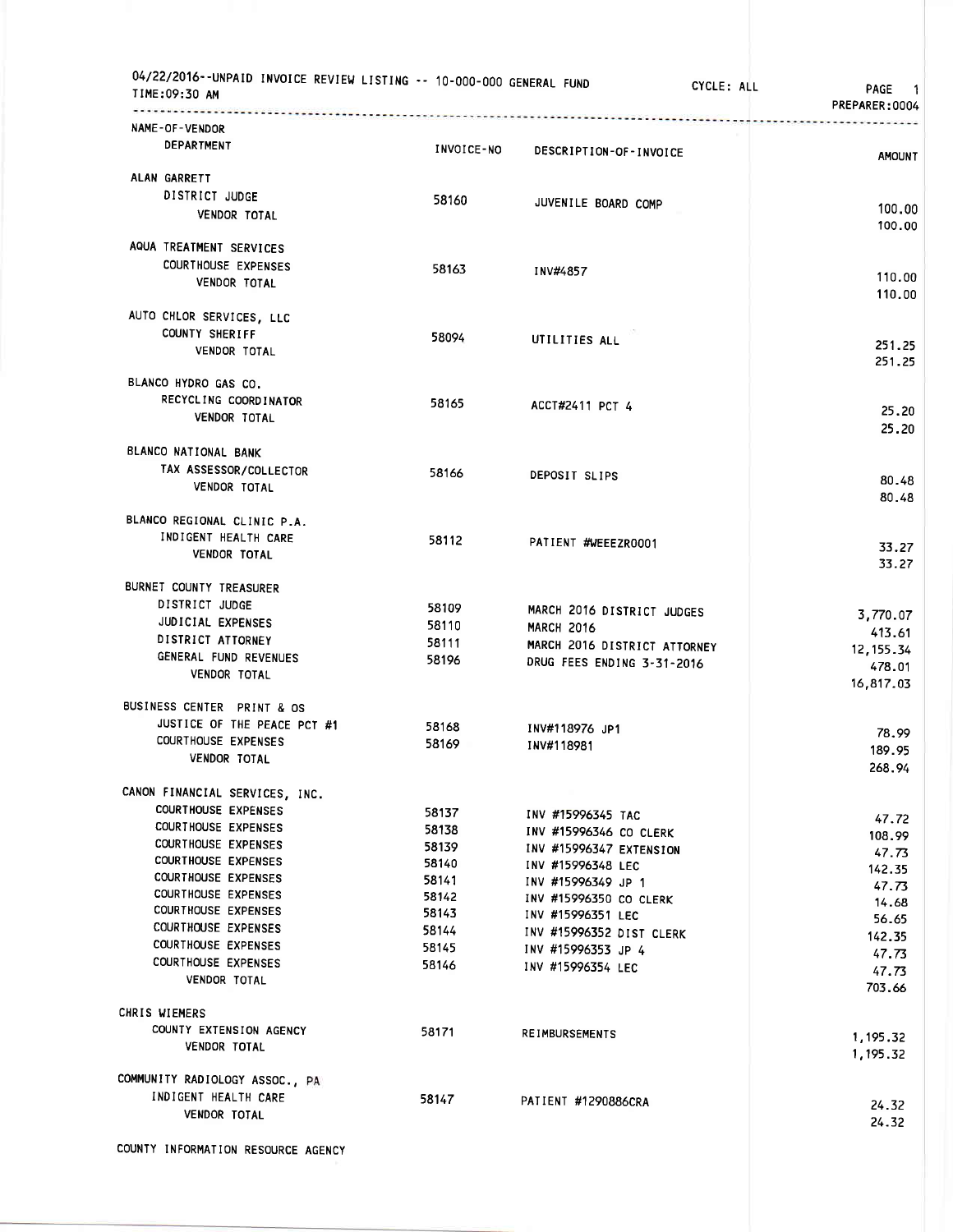| 04/22/2016--UNPAID INVOICE REVIEW LISTING -- 10-000-000 GENERAL FUND<br>TIME:09:30 AM<br>. <i>.</i> |            | CYCLE: ALL                    | PAGE<br>2<br>PREPARER:0004 |
|-----------------------------------------------------------------------------------------------------|------------|-------------------------------|----------------------------|
| NAME-OF-VENDOR                                                                                      |            |                               |                            |
| <b>DEPARTMENT</b>                                                                                   | INVOICE-NO | DESCRIPTION-OF-INVOICE        | <b>AMOUNT</b>              |
| <b>COURTHOUSE EXPENSES</b>                                                                          | 58148      | <b>MARCH 2016</b>             |                            |
| VENDOR TOTAL                                                                                        |            |                               | 50.00<br>50.00             |
| COX MEDIA GROUP                                                                                     |            |                               |                            |
| <b>COURTHOUSE EXPENSES</b>                                                                          | 58113      | ACCT # 09487140               |                            |
| VENDOR TOTAL                                                                                        |            |                               | 2.00<br>2.00               |
| DARREN LEE UMPHREY                                                                                  |            |                               |                            |
| JUDICIAL EXPENSES                                                                                   | 58149      | UNINDICTED PEARCE             |                            |
| JUDICIAL EXPENSES                                                                                   | 58150      | UNINDICTED REISHUS            | 375.00                     |
| JUDICIAL EXPENSES                                                                                   | 58151      | UNINDICTED JOLLY              | 375.00                     |
| VENDOR TOTAL                                                                                        |            |                               | 375.00<br>1,125.00         |
| DIALTONESERVICEES L.P.                                                                              |            |                               |                            |
| EMERGENCY MANAGEMENT                                                                                | 58114      | ACCT #10000001485 PCT 2       |                            |
| EMERGENCY MANAGEMENT                                                                                | 58115      | ACCT #10000001443 CONSTABLE 1 | 5.82                       |
| EMERGENCY MANAGEMENT                                                                                | 58116      | ACCT #10000001489 SHERIFF     | 5.82                       |
| EMERGENCY MANAGEMENT                                                                                | 58117      | ACCT #10000001486 CONSTABLE 1 | 5.82                       |
| EMERGENCY MANAGEMENT                                                                                | 58118      | ACCT #10000001487 EMC         | 5.82                       |
| EMERGENCY MANAGEMENT                                                                                | 58119      | ACCT #10000001488 JUDGE       | 5.82                       |
| VENDOR TOTAL                                                                                        |            |                               | 5.82<br>34.92              |
| ELECTION SYSTEMS & SOFTWARE                                                                         |            |                               |                            |
| ELECTIONS ADMINISTRATOR                                                                             | 58172      | INV#963063                    | 152.54                     |
| VENDOR TOTAL                                                                                        |            |                               | 152.54                     |
| EVAN C. STUBBS                                                                                      |            |                               |                            |
| DISTRICT JUDGE                                                                                      | 58161      | JUVENILE BOARD COMP., 424TH   | 100.00                     |
| VENDOR TOTAL                                                                                        |            |                               | 100.00                     |
| GRAVES HUMPHRIES, STAHL, LIMITED                                                                    |            |                               |                            |
| COURTHOUSE EXPENSES                                                                                 | 58095      | REPORT #COLOO5 JP 4           | 1,331.90                   |
| <b>VENDOR TOTAL</b>                                                                                 |            |                               | 1,331.90                   |
| <b>GVTC</b>                                                                                         |            |                               |                            |
| JUSTICE OF THE PEACE #4                                                                             | 58096      | 830-833-4241 JP 4             | 189.04                     |
| <b>VENDOR TOTAL</b>                                                                                 |            |                               | 189.04                     |
| H & H LAND SERVICE                                                                                  |            |                               |                            |
| COURTHOUSE EXPENSES                                                                                 | 58162      | APRIL 2016                    | 1,146.50                   |
| VENDOR TOTAL                                                                                        |            |                               | 1,146.50                   |
| HILL COUNTRY REFRIGERATION                                                                          |            |                               |                            |
| <b>COURTHOUSE EXPENSES</b><br>VENDOR TOTAL                                                          | 58175      | INV#49718 CH, ANNEX           | 15,413.00                  |
|                                                                                                     |            |                               | 15,413.00                  |
| JOHNSON CITY PUBLICATIONS LP                                                                        |            |                               |                            |
| <b>COURTHOUSE EXPENSES</b>                                                                          | 58176      | <b>INV#47788</b>              | 30.00                      |
| <b>COURTHOUSE EXPENSES</b><br><b>COURTHOUSE EXPENSES</b>                                            | 58177      | INV#47789                     | 30.00                      |
| <b>COURTHOUSE EXPENSES</b>                                                                          | 58178      | <b>INV#47790</b>              | 29.50                      |
| DISTRICT CLERK                                                                                      | 58179      | INV#47792                     | 29.50                      |
| <b>VENDOR TOTAL</b>                                                                                 | 58180      | DISTRICT CLERK CLASSIFIED AD  | 35.60<br>154.60            |
| JUVENILE PROBATION DEPT                                                                             |            |                               |                            |
| JUVENILE PROBATION                                                                                  | 58120      | <b>APRIL 2016</b>             |                            |
| VENDOR TOTAL                                                                                        |            |                               | 4,272.15                   |
|                                                                                                     |            |                               | 4,272.15                   |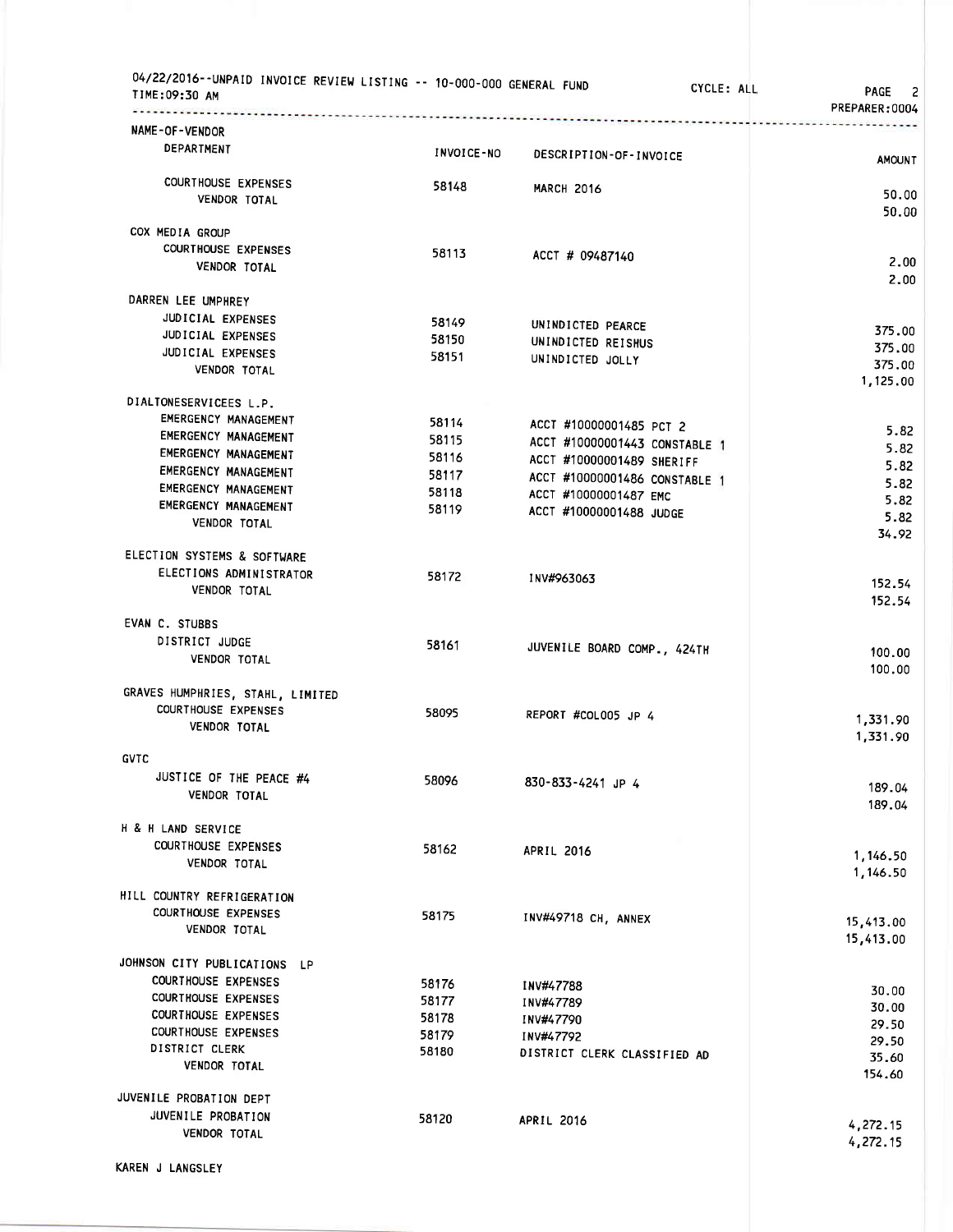| 04/22/2016--UNPAID INVOICE REVIEW LISTING -- 10-000-000 GENERAL FUND<br>TIME:09:30 AM |                | CYCLE: ALL                                     | <b>PAGE</b><br>- 3<br>PREPARER:0004 |
|---------------------------------------------------------------------------------------|----------------|------------------------------------------------|-------------------------------------|
| NAME-OF-VENDOR<br>DEPARTMENT                                                          | INVOICE-NO     | DESCRIPTION-OF-INVOICE                         | <b>AMOUNT</b>                       |
| JUDICIAL EXPENSES<br><b>VENDOR TOTAL</b>                                              | 58097          | CV 07744                                       | 1,964.64                            |
| MCCRAW OIL COMPANY                                                                    |                |                                                | 1,964.64                            |
| RECYCLING COORDINATOR<br><b>VENDOR TOTAL</b>                                          | 58184          | ACCT#12522749 RECYCLE                          | 23.49<br>23.49                      |
| NATALIE WALLACE BENNETT                                                               |                |                                                |                                     |
| JUDICIAL EXPENSES<br><b>VENDOR TOTAL</b>                                              | 58098          | CV 07940                                       | 262.50<br>262.50                    |
| NETPROTEC LLC                                                                         |                |                                                |                                     |
| JUSTICE OF THE PEACE #4                                                               | 58121          | INV #609 JP4                                   | 485.00                              |
| <b>COUNTY SHERIFF</b>                                                                 | 58122          | INV #609 LEC                                   | 485.00                              |
| COUNTY AUDITOR                                                                        | 58123          | INV #609 AUDITOR                               | 121.25                              |
| DISTRICT CLERK                                                                        | 58124          | INV #609 DIST CLERK                            | 121.25                              |
| <b>VENDOR TOTAL</b>                                                                   |                |                                                | 1,212.50                            |
| NORTHEAST TEXAS DATA CORP.                                                            |                |                                                |                                     |
| JUSTICE OF THE PEACE #4                                                               | 58099          | REPORT CASO17 JP 4 I TICKET                    | 58.00                               |
| DISTRICT CLERK                                                                        | 58185          | INV#17105 DIST CLERK                           | 361.32                              |
| <b>VENDOR TOTAL</b>                                                                   |                |                                                | 419.32                              |
| OMNIBASE SERVICES OF TEXAS, LP                                                        |                |                                                |                                     |
| <b>COURTHOUSE EXPENSES</b>                                                            | 58100          | REPORT #OBS15400125 JP 1                       | 546.00                              |
| <b>COURTHOUSE EXPENSES</b>                                                            | 58101          | REPORT #OBS15400126 JP 4                       | 264.00                              |
| <b>VENDOR TOTAL</b>                                                                   |                |                                                | 810.00                              |
| PEDERNALES ELECTRIC COOP                                                              |                |                                                |                                     |
| <b>COURTHOUSE EXPENSES</b>                                                            | 58127          | INV # 955 COUNTY                               |                                     |
| COUNTY SHERIFF                                                                        | 58128          | INV # 955 LEC                                  | 1,861.19<br>2,995.27                |
| <b>VENDOR TOTAL</b>                                                                   |                |                                                | 4,856.46                            |
| QUEST DIAGNOSTIC                                                                      |                |                                                |                                     |
| COUNTY SHERIFF                                                                        | 58102          | PATIENT #4026559496R JAIL                      |                                     |
| COUNTY SHERIFF                                                                        | 58152          | PATIENT #4042381436R JAIL                      | 78.42<br>56.39                      |
| COUNTY SHERIFF                                                                        | 58153          | PATIENT #4042381436R JAIL                      | 15.15                               |
| COUNTY SHERIFF                                                                        | 58154          | PATIENT #4042381614R JAIL                      | 11.25                               |
| COUNTY SHERIFF                                                                        | 58155          | PATIENT #4046602871R JAIL                      | 20.96                               |
| COUNTY SHERIFF<br>COUNTY SHERIFF                                                      | 58156          | PATIENT #4049449840R JAIL                      | 11.80                               |
| VENDOR TOTAL                                                                          | 58157          | PATIENT #4049449876R JAIL                      | 22.75<br>216.72                     |
|                                                                                       |                |                                                |                                     |
| QUILL CORPORATION<br>COUNTY ATTORNEY                                                  |                |                                                |                                     |
| <b>VENDOR TOTAL</b>                                                                   | 58190          | INV#4910252 CO ATTY                            | 188.75<br>188.75                    |
| RONNIE STEUBING                                                                       |                |                                                |                                     |
| GENERAL FUND GRANTS                                                                   | 58191          |                                                |                                     |
| VENDOR TOTAL                                                                          |                | <b>REIMBURSEMENT</b>                           | 175.00<br>175.00                    |
|                                                                                       |                |                                                |                                     |
| SCOTT & WHITE HOSPITAL<br>INDIGENT HEALTH CARE                                        |                |                                                |                                     |
| INDIGENT HEALTH CARE                                                                  | 58158<br>58159 | PATIENT #PH9096327370<br>PATIENT #PH9096143600 | 93.15                               |
| <b>VENDOR TOTAL</b>                                                                   |                |                                                | 71.93<br>165.08                     |
| STATE COMPRTOLLER                                                                     |                |                                                |                                     |
|                                                                                       |                |                                                |                                     |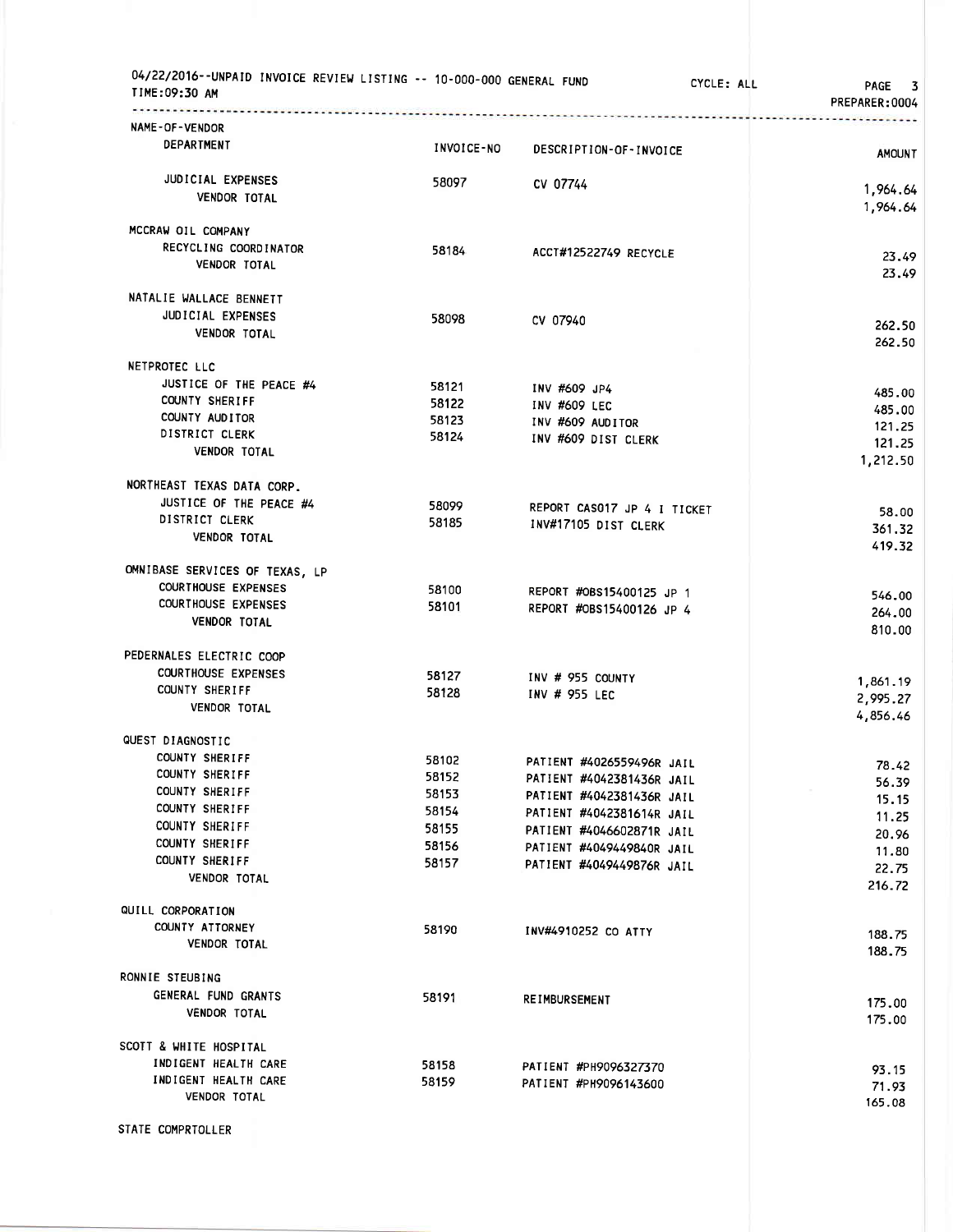| 04/22/2016--UNPAID INVOICE REVIEW LISTING -- 10-000-000 GENERAL FUND<br>TIME:09:30 AM |                   |                                | CYCLE: ALL                       | PAGE<br>PREPARER: 0004 |
|---------------------------------------------------------------------------------------|-------------------|--------------------------------|----------------------------------|------------------------|
| NAME-OF-VENDOR                                                                        |                   |                                |                                  |                        |
| <b>DEPARTMENT</b>                                                                     | <b>INVOICE-NO</b> | DESCRIPTION-OF-INVOICE         |                                  | <b>AMOUNT</b>          |
| GENERAL FUND REVENUES                                                                 | 58129             | 1-74-6001460-2 SEXUAL ASSAULT  |                                  | 65.00                  |
| GENERAL FUND REVENUES                                                                 | 58130             | 1-74-6001460-2 SPECIALTY COURT |                                  | 478.01                 |
| <b>GENERAL FUND REVENUES</b>                                                          | 58131             |                                | 1-74-6001460-2 ELECTRONIC FILING | 2,331.86               |
| GENERAL FUND REVENUES                                                                 | 58132             | 1-74-6001460-2 CIVIL FEES      |                                  | 7,893.60               |
| GENERAL FUND REVENUES                                                                 | 58133             | 1-74-6001460-2 CRIMINAL FEES   |                                  | 39,260.74              |
| <b>VENDOR TOTAL</b>                                                                   |                   |                                |                                  | 50,029.21              |
| <b>STRICKLAND DRUGS</b>                                                               |                   |                                |                                  |                        |
| INDIGENT HEALTH CARE                                                                  | 58103             | ACCT #113                      |                                  | 551.05                 |
| <b>VENDOR TOTAL</b>                                                                   |                   |                                |                                  | 551.05                 |
| TEXAS ASSOCIATION OF COUNTIES                                                         |                   |                                |                                  |                        |
| CONSTABLE PCT #4                                                                      | 58104             | ACCT #210259 STUEBING          |                                  | 60.00                  |
| TAX ASSESSOR/COLLECTOR                                                                | 58192             | <b>DUES</b>                    |                                  | 40.00                  |
| <b>VENDOR TOTAL</b>                                                                   |                   |                                |                                  | 100.00                 |
| TEXAS DIST. & CO ATTY ASSOC                                                           |                   |                                |                                  |                        |
| <b>COUNTY ATTORNEY</b>                                                                | 58193             | <b>DUES</b>                    |                                  | 50.00                  |
| <b>COUNTY ATTORNEY</b>                                                                | 58194             | <b>BOOKS</b>                   |                                  | 78.00                  |
| <b>VENDOR TOTAL</b>                                                                   |                   |                                |                                  | 128.00                 |
| TEXAS WORKFORCE COMMISSION                                                            |                   |                                |                                  |                        |
| GENERAL FUND LIABILITIES                                                              | 58107             | 99-881210-0                    |                                  | 8,111.19               |
| <b>VENDOR TOTAL</b>                                                                   |                   |                                |                                  | 8,111.19               |
| TIME WARNER CABLE                                                                     |                   |                                |                                  |                        |
| <b>COURTHOUSE EXPENSES</b>                                                            | 58134             | ACCT #8260161060144399         |                                  | 573.78                 |
| <b>VENDOR TOTAL</b>                                                                   |                   |                                |                                  | 573.78                 |
| TXFX MED LLC                                                                          |                   |                                |                                  |                        |
| INDIGENT HEALTH CARE                                                                  | 58135             | MANDATED INDIGENT HLTH CARE    |                                  | 145.30                 |
| <b>COUNTY SHERIFF</b>                                                                 | 58136             | <b>JAIL</b>                    |                                  | 977.91                 |
| <b>VENDOR TOTAL</b>                                                                   |                   |                                |                                  | 1,123.21               |
| VANA AND VANA LAW FIRM                                                                |                   |                                |                                  |                        |
| JUDICIAL EXPENSES                                                                     | 58105             | CV 07940                       |                                  | 247.50                 |
| JUDICIAL EXPENSES                                                                     | 58106             | CV 07935                       |                                  | 135.00                 |
| <b>VENDOR TOTAL</b>                                                                   |                   |                                |                                  | 382.50                 |
| ZACHARY HUDLER                                                                        |                   |                                |                                  |                        |
| <b>JUDICIAL EXPENSES</b>                                                              | 58108             | CR 01274                       |                                  | 625.00                 |
| <b>VENDOR TOTAL</b>                                                                   |                   |                                |                                  | 625.00                 |
| FUND TOTAL                                                                            |                   |                                |                                  | 115,499.52             |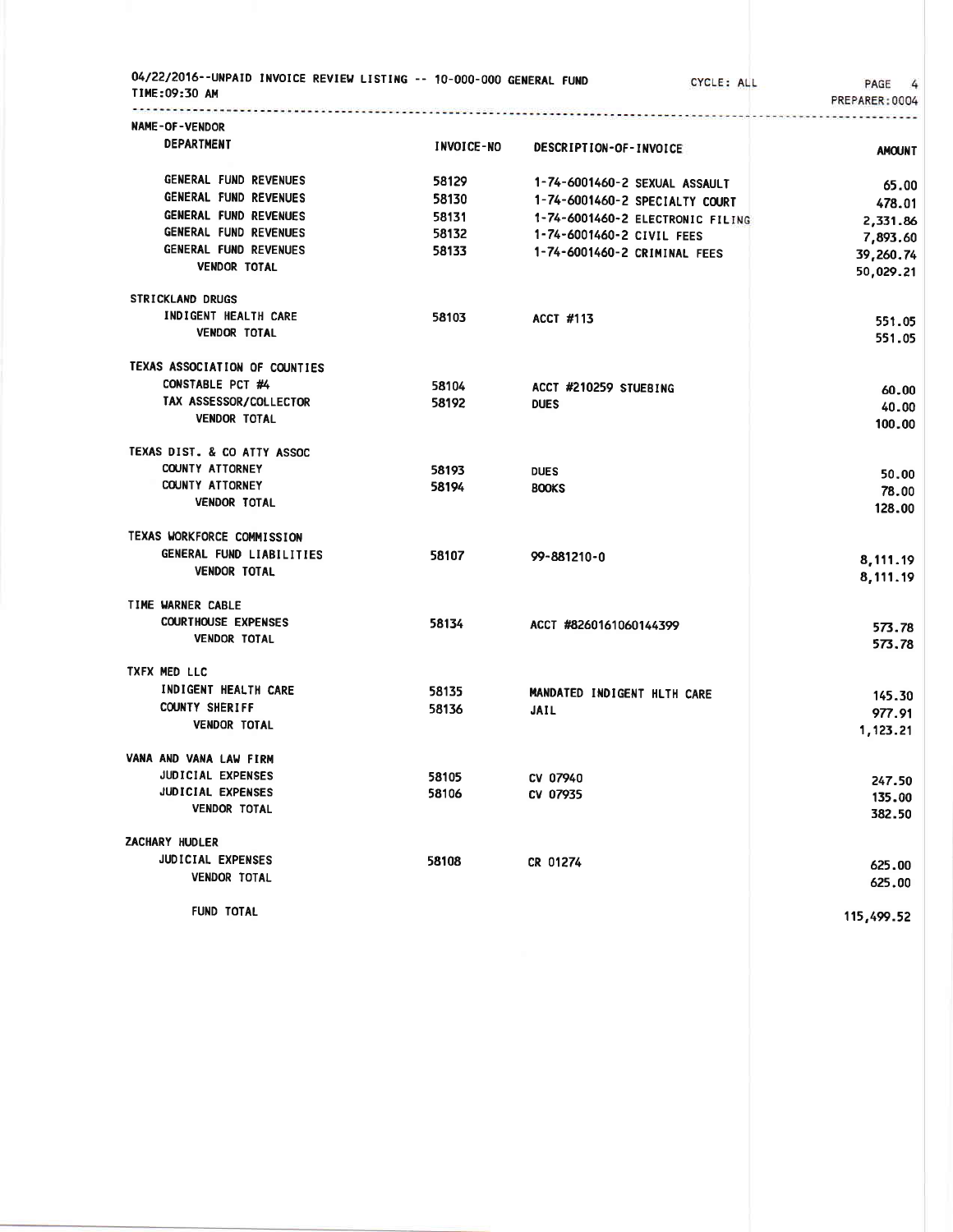| 04/22/2016--UNPAID INVOICE REVIEW LISTING -- ROAD & BRIDGE FUND<br>TIME:09:30 AM |                   |                        | CYCLE: ALL | <b>PAGE</b><br>- 5<br>PREPARER: 0004 |
|----------------------------------------------------------------------------------|-------------------|------------------------|------------|--------------------------------------|
| NAME-OF-VENDOR                                                                   |                   |                        |            |                                      |
| <b>DEPARTMENT</b>                                                                | <b>INVOICE-NO</b> | DESCRIPTION-OF-INVOICE |            | <b>AMOUNT</b>                        |
| BLANCO COUNTY TAX ASSESSOR-COLLECT                                               |                   |                        |            |                                      |
| <b>R&amp;B PCT #4</b>                                                            | 58164             | PLATE#1158324          |            |                                      |
| <b>VENDOR TOTAL</b>                                                              |                   |                        |            | 7.50<br>7.50                         |
| BRAUNTEX MATERIALS, INC.                                                         |                   |                        |            |                                      |
| <b>R&amp;B PCT #1</b>                                                            | 58167             | INV#78318 PCT 1        |            |                                      |
| <b>VENDOR TOTAL</b>                                                              |                   |                        |            | 1,737.26<br>1,737.26                 |
| <b>KIRK FELPS</b>                                                                |                   |                        |            |                                      |
| <b>R&amp;B PCT #1</b>                                                            | 58181             | INV#47714 PCT 1        |            |                                      |
| <b>R&amp;B PCT #1</b>                                                            | 58182             | INV#47706 PCT 1        |            | 11.70<br>58.50                       |
| <b>VENDOR TOTAL</b>                                                              |                   |                        |            | 70.20                                |
| MCCRAW OIL COMPANY                                                               |                   |                        |            |                                      |
| <b>R&amp;B PCT #4</b>                                                            | 58183             | ACCT#12522747 PCT 4    |            | 512.59                               |
| <b>VENDOR TOTAL</b>                                                              |                   |                        |            | 512.59                               |
| PATHMARK TRAFFIC PRODCT/TX INC                                                   |                   |                        |            |                                      |
| R&B PCT #4                                                                       | 58186             | INV#017174 PCT 4       |            | 119.38                               |
| <b>VENDOR TOTAL</b>                                                              |                   |                        |            | 119.38                               |
| PETERSON TIRE                                                                    |                   |                        |            |                                      |
| <b>R&amp;B PCT #2</b>                                                            | 58187             | <b>INV#7466 PCT 2</b>  |            | 40.00                                |
| <b>R&amp;B PCT #2</b>                                                            | 58188             | INV#7471 PCT 2         |            | 205.90                               |
| <b>VENDOR TOTAL</b>                                                              |                   |                        |            | 245.90                               |
| WESCUT ENTERPRISES, INC.                                                         |                   |                        |            |                                      |
| R&B PCT #4                                                                       | 58195             | INV#8605 PCT 4         |            | 179.97                               |
| <b>VENDOR TOTAL</b>                                                              |                   |                        |            | 179.97                               |
| FUND TOTAL                                                                       |                   |                        |            | 2,872.80                             |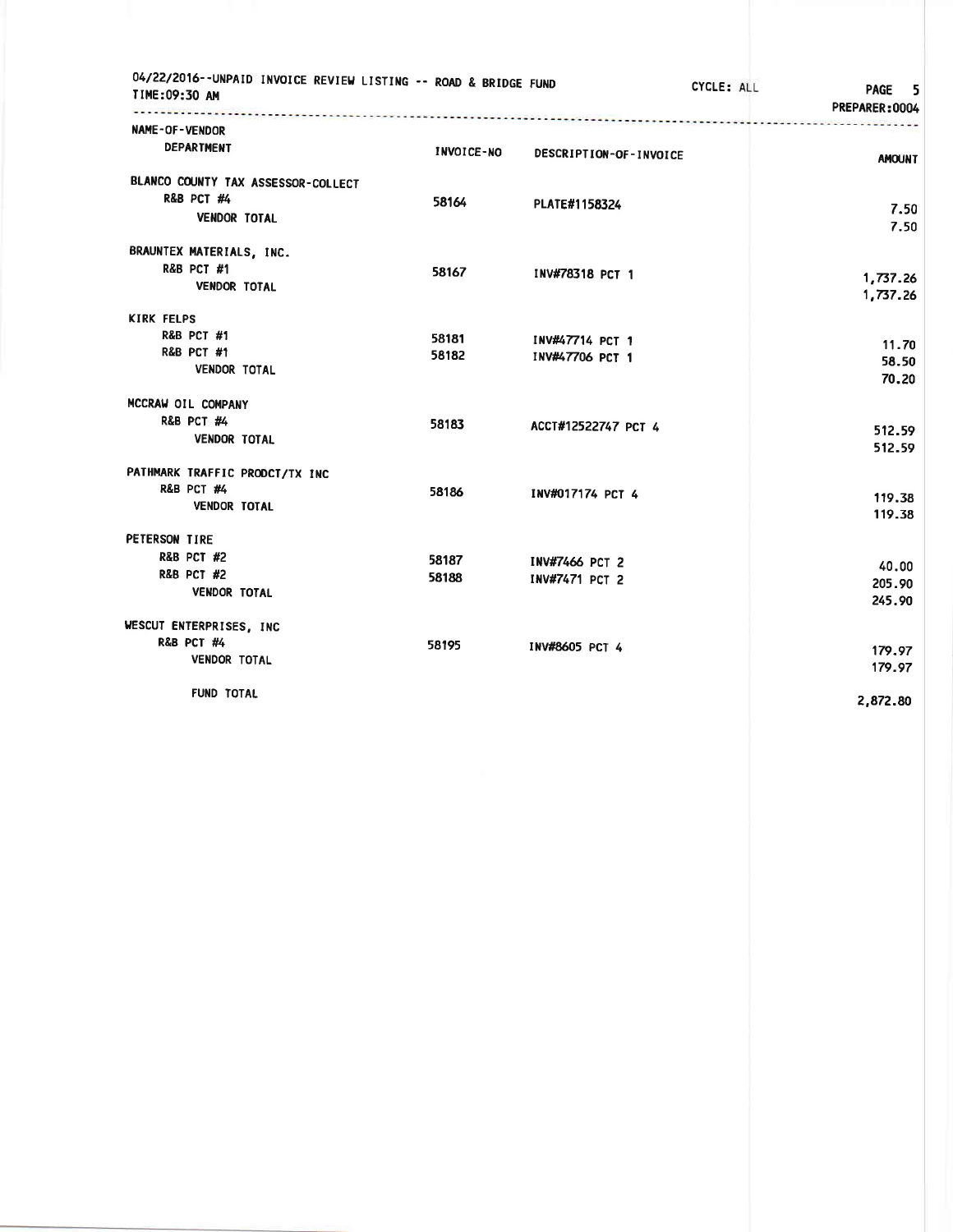| 04/22/2016--UNPAID INVOICE REVIEW LISTING -- RECORDS MANAGEMENT CLERK<br>TIME:09:30 AM |                   |                        | CYCLE: ALL | <b>PAGE</b><br>- 6<br>PREPARER: 0004 |
|----------------------------------------------------------------------------------------|-------------------|------------------------|------------|--------------------------------------|
| NAME-OF-VENDOR                                                                         |                   |                        |            |                                      |
| <b>DEPARTMENT</b>                                                                      | <b>INVOICE-NO</b> | DESCRIPTION-OF-INVOICE |            | <b>AMOUNT</b>                        |
| NETPROTEC LLC                                                                          |                   |                        |            |                                      |
| RECORDS MANAGEMENT CLERK EXPENSES<br><b>VENDOR TOTAL</b>                               | 58125             | INV #609 CO CLERK      |            | 121.25<br>121.25                     |
| PROFESSIONAL PLOTTER TECHNOLOGIES                                                      |                   |                        |            |                                      |
| RECORDS MANAGEMENT CLERK EXPENSES<br><b>VENDOR TOTAL</b>                               | 58189             | INV#33487 CO CLERK     |            | 100.60<br>100.60                     |
| <b>FUND TOTAL</b>                                                                      |                   |                        |            | 221.85                               |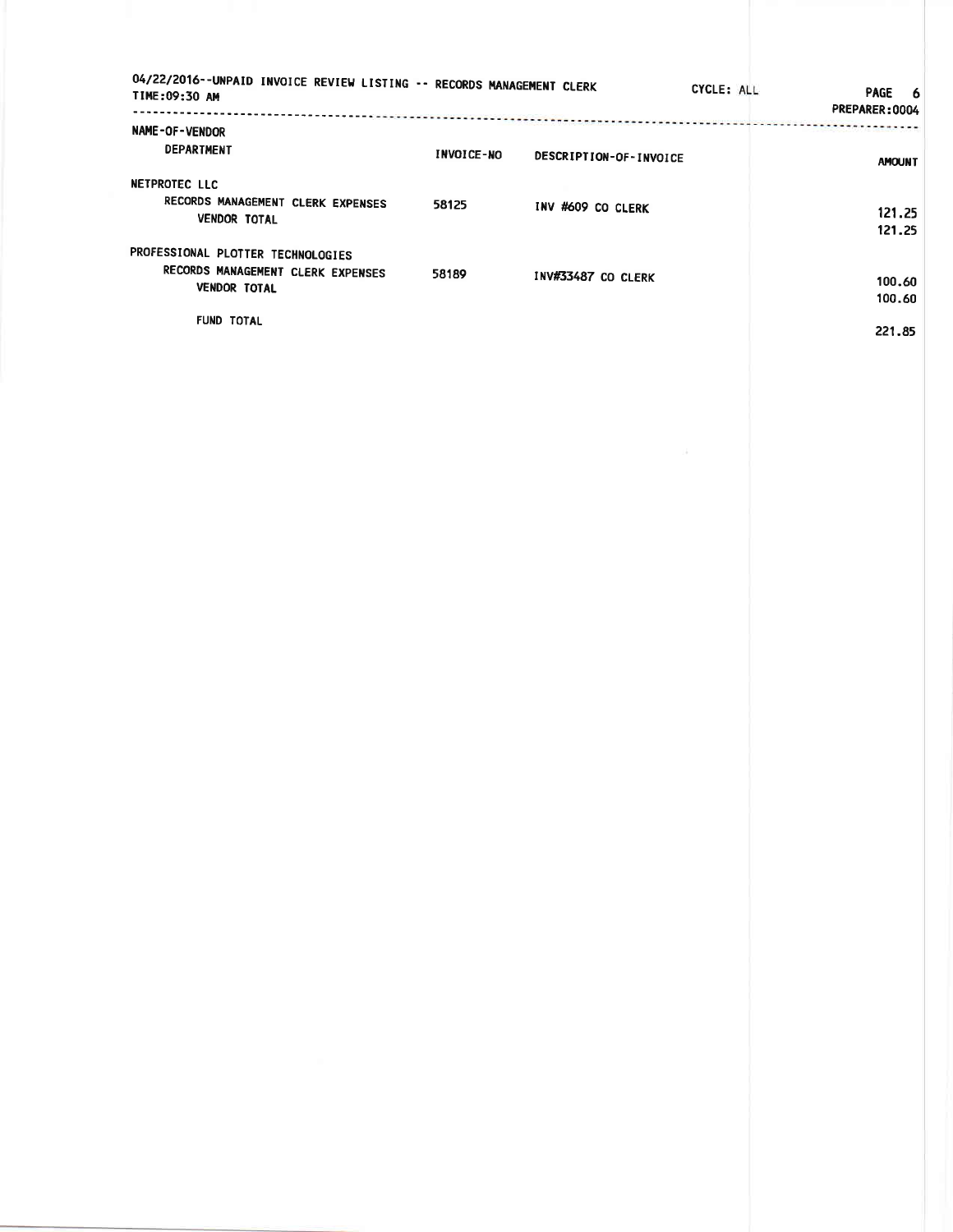| 04/22/2016--UNPAID INVOICE REVIEW LISTING -- JP 1 TECHNOLOGY FUND<br>TIME:09:30 AM |                   |                        | CYCLE: ALL | PAGE 7<br>PREPARER: 0004 |
|------------------------------------------------------------------------------------|-------------------|------------------------|------------|--------------------------|
| NAME-OF-VENDOR<br><b>DEPARTMENT</b>                                                | <b>INVOICE-NO</b> | DESCRIPTION-OF-INVOICE |            | <b>AMOUNT</b>            |
| NETPROTEC LLC<br>JP 1 TECHNOLOGY EXPENCES                                          | 58126             | INV #609 JP 1          |            |                          |
| <b>VENDOR TOTAL</b>                                                                |                   |                        |            | 121.25<br>121.25         |
| FUND TOTAL                                                                         |                   |                        |            | 121.25                   |
|                                                                                    |                   |                        |            |                          |
|                                                                                    |                   |                        |            |                          |
|                                                                                    |                   |                        |            |                          |
|                                                                                    |                   |                        |            |                          |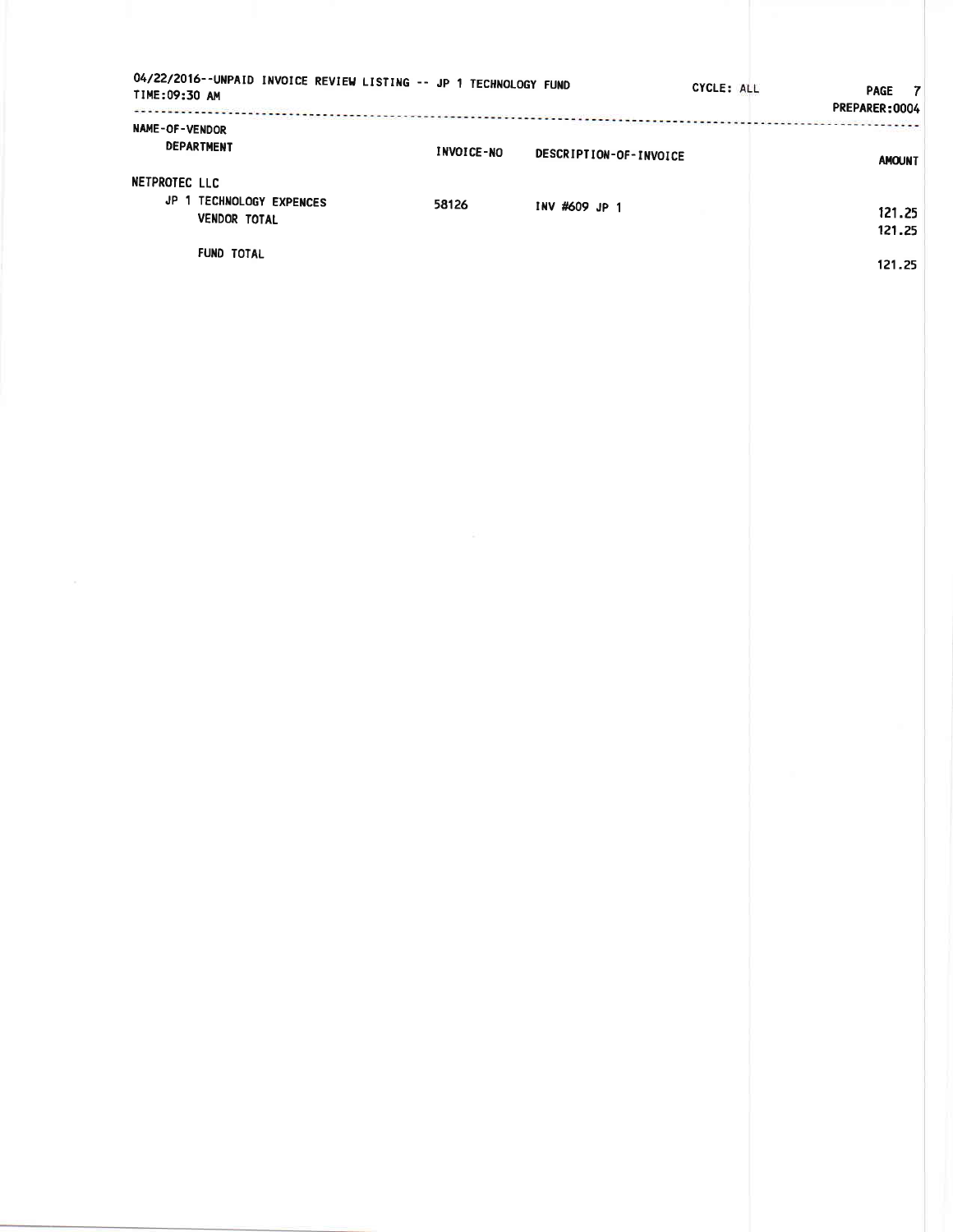| 04/22/2016--UNPAID INVOICE REVIEW LISTING -- COUNTY WIDE ROAD & BRIDGE IMPROVEME<br>TIME:09:30 AM |                   | CYCLE: ALL                                                                                                           | PAGE 8<br>PREPARER: 0004     |
|---------------------------------------------------------------------------------------------------|-------------------|----------------------------------------------------------------------------------------------------------------------|------------------------------|
| <b>NAME-OF-VENDOR</b><br><b>DEPARTMENT</b>                                                        | <b>INVOICE-NO</b> | property construction in the problem of ACC completed and the metric complete statement of<br>DESCRIPTION-OF-INVOICE | <b>AMOUNT</b>                |
| CHANAS AGGREGATES BLANCO, LLC<br><b>EXPENSES</b><br><b>VENDOR TOTAL</b>                           | 58170             | INV#1161 PCT 2                                                                                                       | 493.75<br>493.75             |
| ERGON ASPHALT AND EMULSIONS, INC<br><b>EXPENSES</b><br><b>EXPENSES</b><br><b>VENDOR TOTAL</b>     | 58173<br>58174    | INV#9401444610 PCT 2<br>INV#9401442018 PCT 2                                                                         | 976.04<br>882.19<br>1,858.23 |
| <b>FUND TOTAL</b>                                                                                 |                   |                                                                                                                      | 2.351.98                     |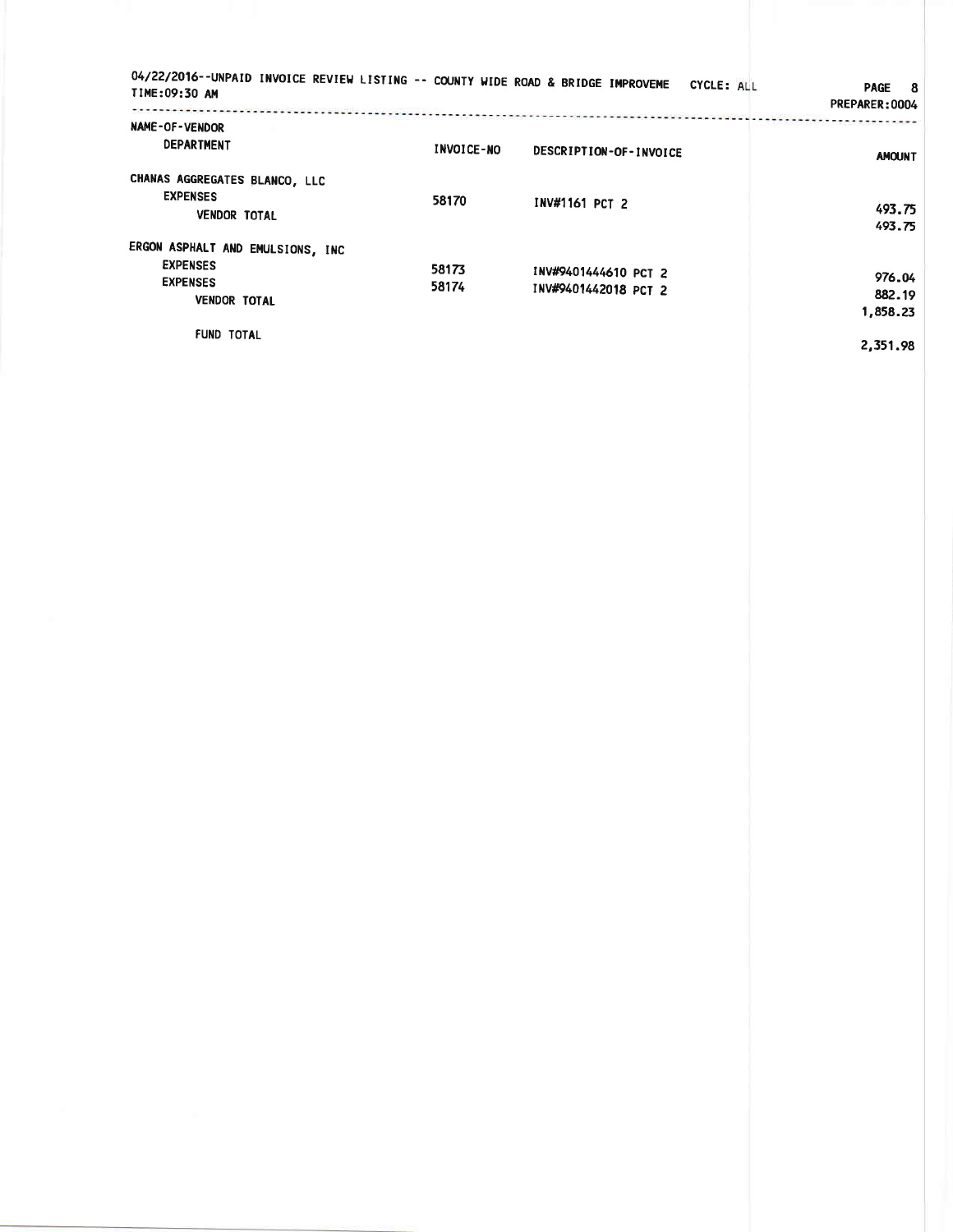| TIME:09:30 AM                | 04/22/2016--UNPAID INVOICE REVIEW LISTING -- GRAND TOTAL PAGE |            |                        | CYCLE: ALL | PAGE 9<br>PREPARER:0004 |
|------------------------------|---------------------------------------------------------------|------------|------------------------|------------|-------------------------|
| NAME-OF-VENDOR<br>DEPARTMENT |                                                               | INVOICE-NO | DESCRIPTION-OF-INVOICE |            | <b>AMOUNT</b>           |
| <b>GRAND TOTAL</b>           |                                                               |            |                        |            | 121.017.0               |

121 ,067.40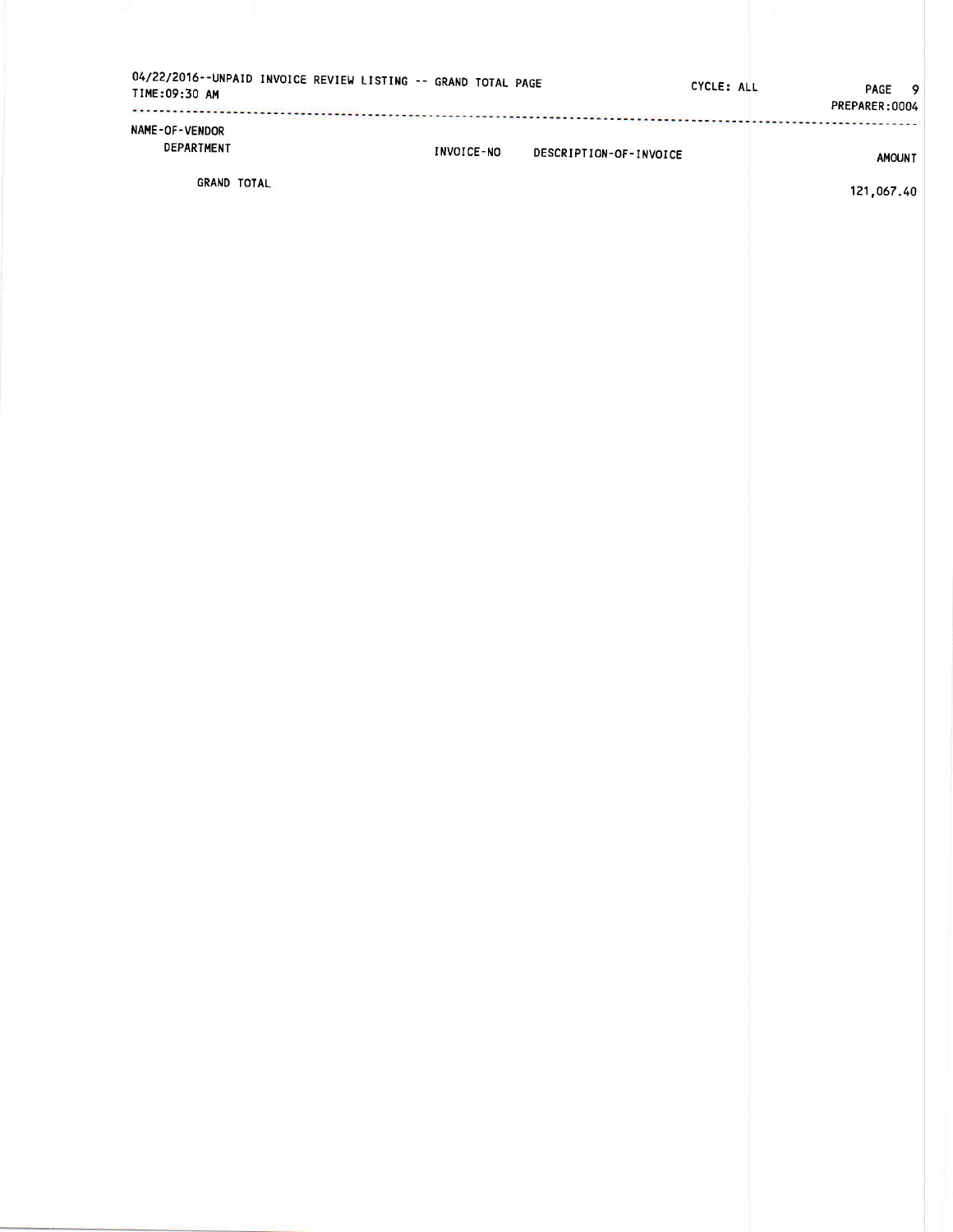## STATE OF TEXAS  $\delta$

## COUNTY OF BLANCO &

## ORDER SETTING TERMS FOR BLANCO COUNTY COURT

WHEREAS, the Blanco County Court is a Constitutional Court; and

WHEREAS, the Texas Constitution, Article 5, Section 29 states, "The County Court shall hold at least four terms for both civil and criminal business annually, as may be provided by the Legislature, or by the Commissioners Court of the county under authority of law, and such other terms each year as may be fixed by the Commissioners Court; provided the Commissioners Court of any county having fixed the times and number of terms of the County Court, shall not change the same againuntil the expiration of one year. Until otherwise provided, the terms of the County Court shall be held on the first Mondays in February, May, August and November, and may remain in session three weeks."

WHEREAS, Section 26.002 of the Texas Government Code provides that the Commissioners Court may set the number, times, and lengths of terms for constitutional county courts.

NOW, IT IS THEREFORE ORDERED that beginning in 2016, the Blanco County Court shall meet in four terms annually, to wit:

The First Term shall begin on the 1<sup>st</sup> day of February and end on the last day of April of each year;

The Second Term shall begin on the first day of May and end on the last day of July of each year;

The Third Term shall begin on the first day of August and end on the last day of October of each year;

The Fourth Term shall begin on the first day of November and end on the last day of January of each year.

## ORDERED, PASSED AND APPROVED THIS 25th DAY OF APRIL, 2016,

Brett Bray, Blanco County Judge